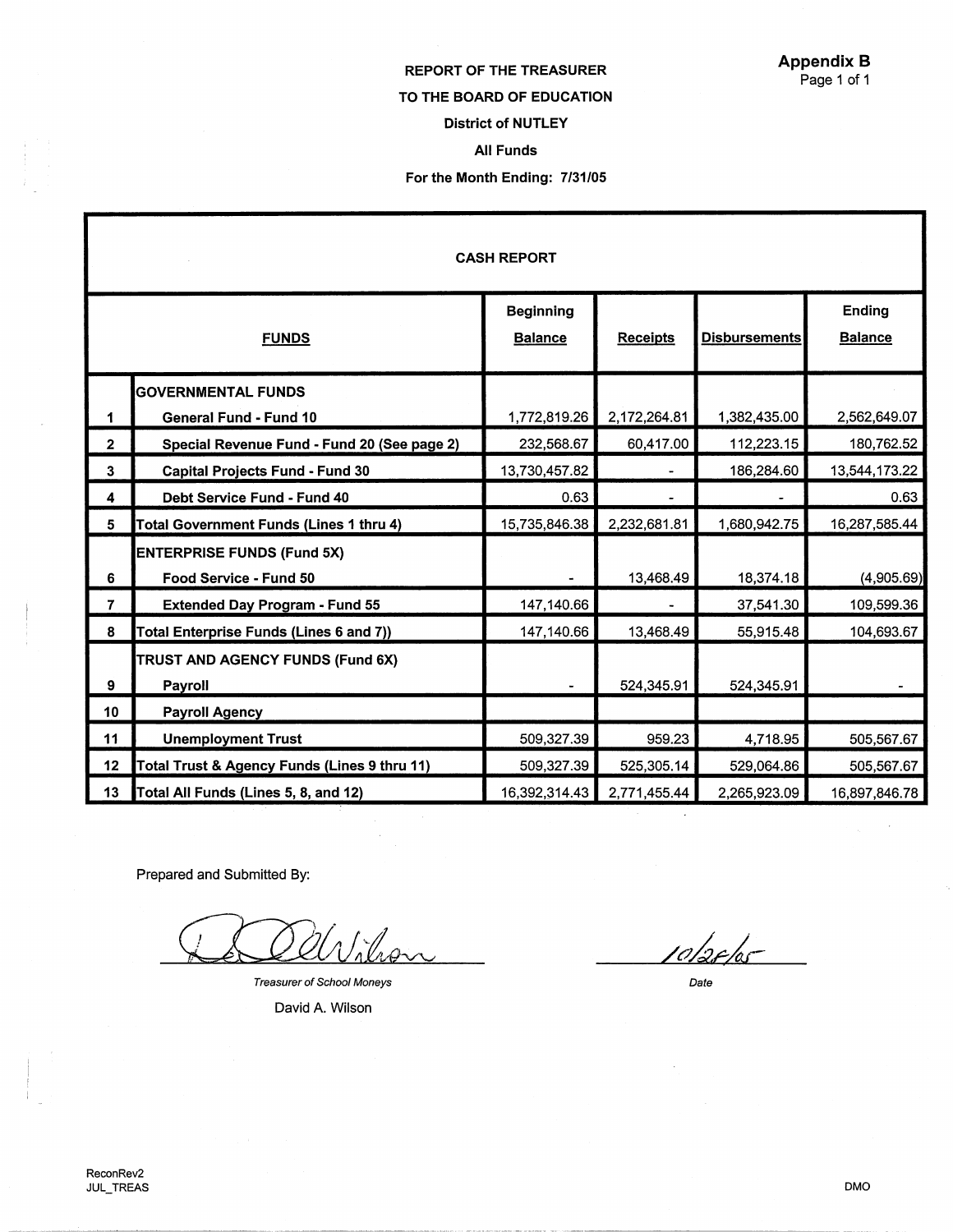#### REPORT OF THE TREASURER

#### TO THE BOARD OF EDUCATION

## Appendix B Page 1 of 1

# District of NUTLEY

### All Funds

## For the Month Ending: August 31, 2005

| <b>CASH REPORT</b> |                                              |                                    |                 |                      |                                 |
|--------------------|----------------------------------------------|------------------------------------|-----------------|----------------------|---------------------------------|
| <b>FUNDS</b>       |                                              | <b>Beginning</b><br><b>Balance</b> | <b>Receipts</b> | <b>Disbursements</b> | <b>Ending</b><br><b>Balance</b> |
|                    | <b>GOVERNMENTAL FUNDS</b>                    |                                    |                 |                      |                                 |
| 1                  | <b>General Fund - Fund 10</b>                | 2,562,649.07                       | 1,947,505.18    | 1,570,120.99         | 2,940,033.26                    |
| $\overline{2}$     | Special Revenue Fund - Fund 20 (See page 2)  | 180,762.52                         |                 | 41,462.10            | 139,300.42                      |
| 3                  | <b>Capital Projects Fund - Fund 30</b>       | 13,544,173.22                      |                 | 55,512.90            | 13,488,660.32                   |
| 4                  | Debt Service Fund - Fund 40                  | 0.63                               | 5,837.00        | 495,335.01           | (489,497.38)                    |
| 5                  | Total Government Funds (Lines 1 thru 4)      | 16,287,585.44                      | 1,953,342.18    | 2,162,431.00         | 16,078,496.62                   |
|                    | <b>ENTERPRISE FUNDS (Fund 5X)</b>            |                                    |                 |                      |                                 |
| 6                  | Food Service - Fund 50                       | (4,905.69)                         | 7,176.66        | 12,910.50            | (10, 639.53)                    |
| $\overline{7}$     | <b>Extended Day Program - Fund 55</b>        | 109,599.36                         | 9,238.16        | 49,361.62            | 69,475.90                       |
| 8                  | Total Enterprise Funds (Lines 6 and 7))      | 104,693.67                         | 16,414.82       | 62,272.12            | 58,836.37                       |
|                    | TRUST AND AGENCY FUNDS (Fund 6X)             |                                    |                 |                      |                                 |
| 9                  | Payroll                                      |                                    | 526,913.09      | 526,913.09           |                                 |
| 10                 | <b>Payroll Agency</b>                        |                                    |                 |                      |                                 |
| 11                 | <b>Unemployment Trust</b>                    | 505,567.67                         | 773.72          | 37.68                | 506,303.71                      |
| 12                 | Total Trust & Agency Funds (Lines 9 thru 11) | 505,567.67                         | 527,686.81      | 526,950.77           | 506,303.71                      |
| 13                 | Total All Funds (Lines 5, 8, and 12)         | 16,897,846.78                      | 2,497,443.81    | 2,751,653.89         | 16,643,636.70                   |
|                    |                                              |                                    |                 |                      |                                 |

Prepared and Submitted By:

 $\bar{t}$ 

Treasurer of School Moneys

David A. Wilson

<u>iobelos</u>

Date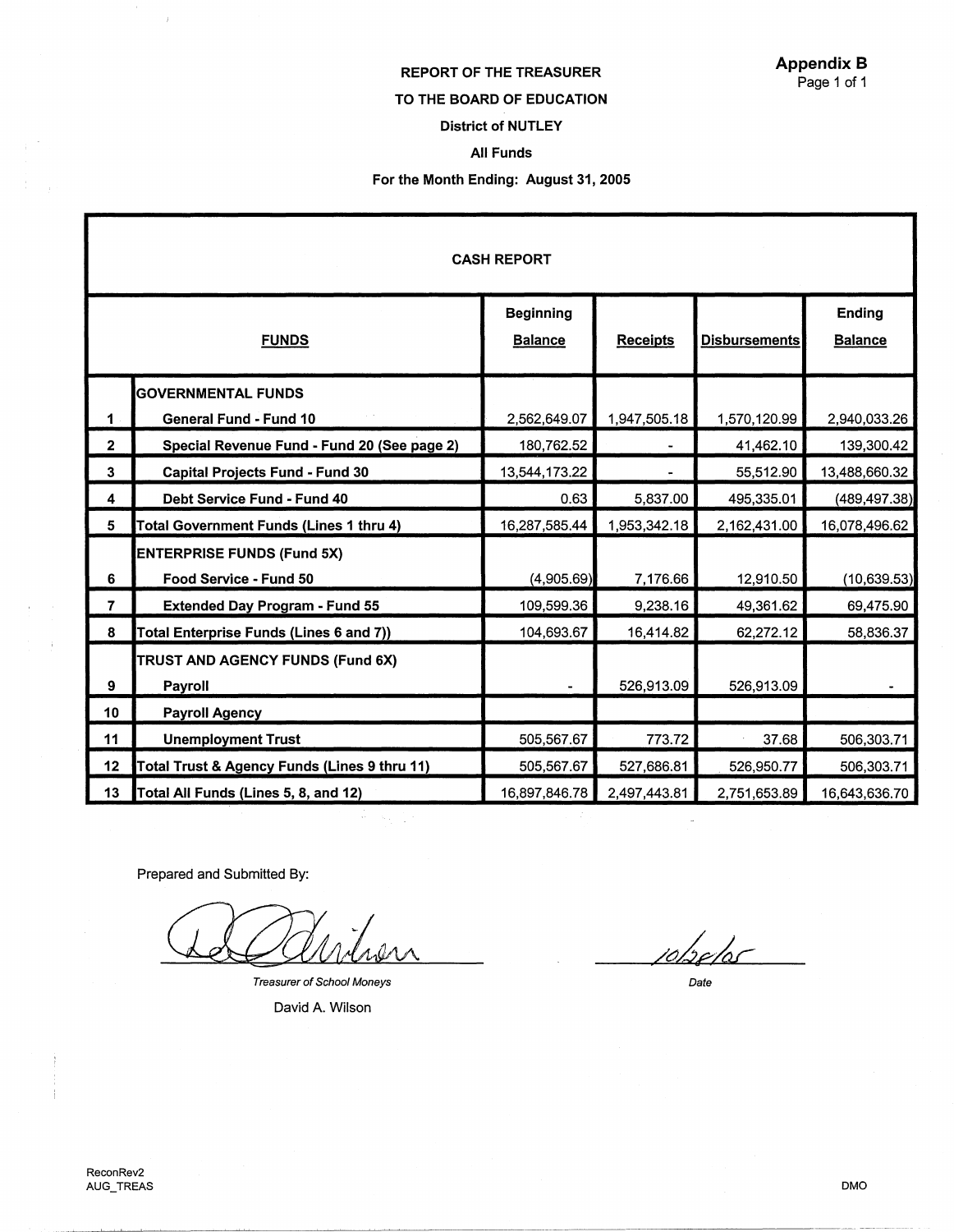## REPORT OF THE TREASURER

#### TO THE BOARD OF EDUCATION

#### District of NUTLEY

# All Funds

#### For the Month Ending: 9/30/05

| <b>CASH REPORT</b>      |                                              |                                    |                 |                      |                                 |
|-------------------------|----------------------------------------------|------------------------------------|-----------------|----------------------|---------------------------------|
| <b>FUNDS</b>            |                                              | <b>Beginning</b><br><b>Balance</b> | <b>Receipts</b> | <b>Disbursements</b> | <b>Ending</b><br><b>Balance</b> |
|                         | <b>GOVERNMENTAL FUNDS</b>                    |                                    |                 |                      |                                 |
| 1                       | <b>General Fund - Fund 10</b>                | 2,940,033.26                       | 4,241,275.42    | 4,355,202.57         | 2,826,106.11                    |
| $\mathbf{2}$            | Special Revenue Fund - Fund 20 (See page 2)  | 139,300.42                         | 30,572.75       | 68,916.93            | 100,956.24                      |
| $\overline{\mathbf{3}}$ | <b>Capital Projects Fund - Fund 30</b>       | 13,488,660.32                      |                 | 210,847.45           | 13,277,812.87                   |
| 4                       | <b>Debt Service Fund - Fund 40</b>           | (489, 497.38)                      | ÷               |                      | (489, 497.38)                   |
| 5                       | Total Government Funds (Lines 1 thru 4)      | 16,078,496.62                      | 4,271,848.17    | 4,634,966.95         | 15,715,377.84                   |
|                         | <b>ENTERPRISE FUNDS (Fund 5X)</b>            |                                    |                 |                      |                                 |
| 6                       | Food Service - Fund 50                       | (10, 639.53)                       | 40.63           | 64,746.27            | (75, 345.17)                    |
| $\overline{7}$          | <b>Extended Day Program - Fund 55</b>        | 69,475.90                          | 15,618.45       | 53,901.72            | 31,192.63                       |
| 8                       | Total Enterprise Funds (Lines 6 and 7))      | 58,836.37                          | 15,659.08       | 118,647.99           | (44, 152.54)                    |
|                         | TRUST AND AGENCY FUNDS (Fund 6X)             |                                    |                 |                      |                                 |
| 9                       | Payroll                                      |                                    | 3,003,644.41    | 3,003,644.41         |                                 |
| 10 <sub>1</sub>         | <b>Payroll Agency</b>                        |                                    |                 |                      |                                 |
| 11                      | <b>Unemployment Trust</b>                    | 506,303.71                         | 1,884.21        | 1,038.32             | 507,149.60                      |
| 12                      | Total Trust & Agency Funds (Lines 9 thru 11) | 506,303.71                         | 3,005,528.62    | 3,004,682.73         | 507,149.60                      |
| 13                      | Total All Funds (Lines 5, 8, and 12)         | 16,643,636.70                      | 7,293,035.87    | 7,758,297.67         | 16,178,374.90                   |

Prepared and Submitted By:

also

Treasurer of School Moneys

David A. Wilson

 $10\frac{1}{105}$ 

Date